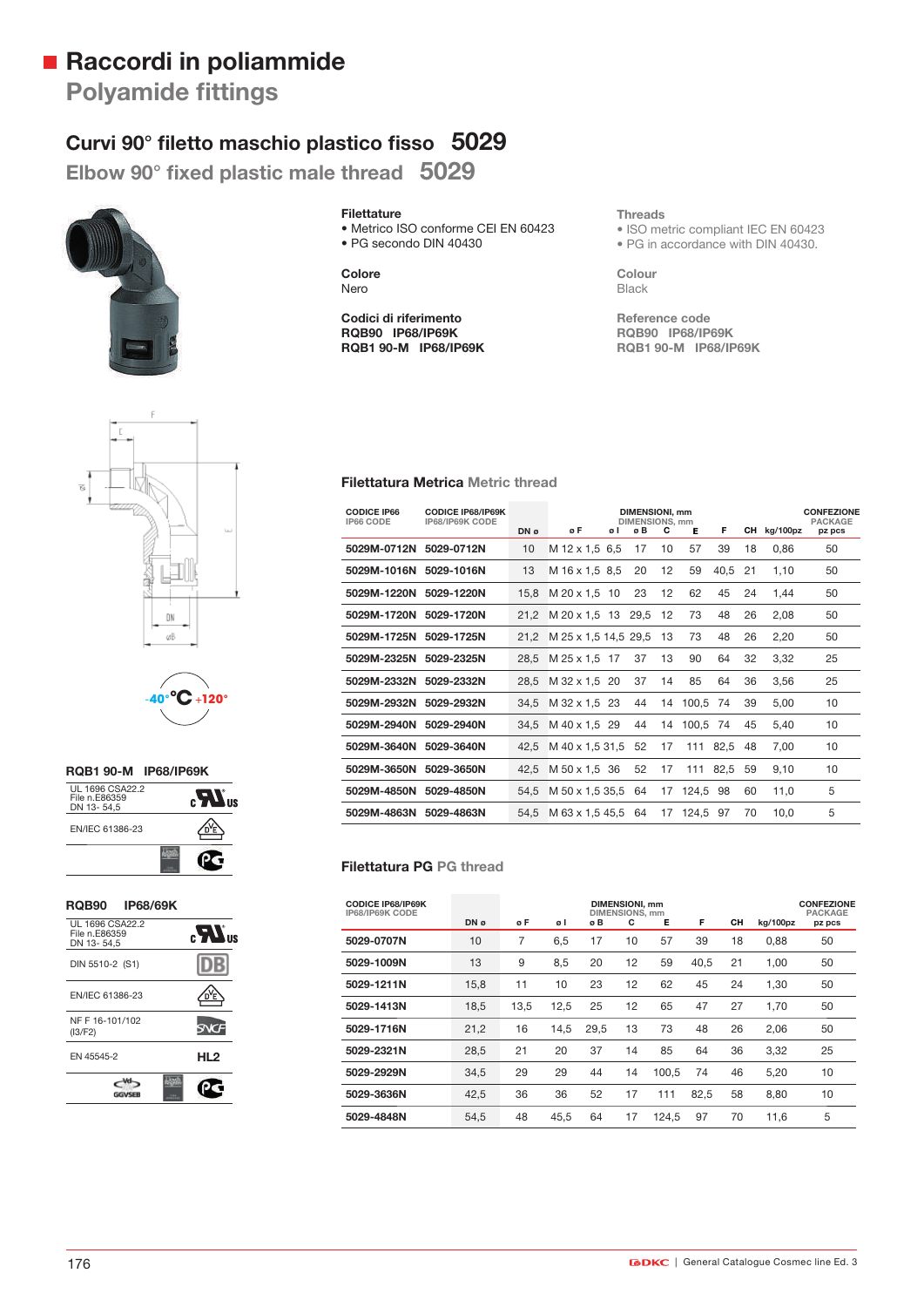# **Raccordi in poliammide**

**Polyamide fittings** 

# Curvi 90° filetto maschio metallico fisso 5029

Elbow 90° fixed plastic male thread 5029



La parte terminale è costituita da un inserto filettato in ottone nichelato. Indicati per applicazioni in condizioni particolari di temperatura e di sollecitazioni meccaniche.

#### **Filettature**

• Metrico ISO conforme CEI EN 60423 • PG secondo DIN 40430

**Colore** Nero

#### **Codici di riferimento RQBK90 IP68/IP69K**

#### **Filettatura Metrica Metric thread**

The terminal part consists of a threaded insert in nickel-plated brass.

Suitable for applications in particular temperature and mechanical stresses conditions.

#### **Threads**

• ISO metric compliant IEC EN 60423 • PG in accordance with DIN 40430.

**Colour** Black

**Reference code RQBK90 IP68/IP69K**





#### **RQBK90 IP68/IP69K**

| UL 1696 CSA22.2<br>File n.E86359<br>DN 13-54.5 | K.              |  |
|------------------------------------------------|-----------------|--|
| DIN 5510-2 (S1)                                |                 |  |
| EN/IEC 61386-23                                |                 |  |
| NF F 16-101/102<br>(13/F2)                     |                 |  |
| EN 45545-2                                     | HL <sub>2</sub> |  |
|                                                |                 |  |

| <b>CODICE IP68/IP69K</b><br>IP68/IP69K CODE |      |            |      | DIMENSIONI, mm<br><b>DIMENSIONS, mm</b> |    |       |      |    |          | <b>CONFEZIONE</b><br><b>PACKAGE</b> |
|---------------------------------------------|------|------------|------|-----------------------------------------|----|-------|------|----|----------|-------------------------------------|
|                                             | DN ø | øF         | øΙ   | øΒ                                      | с  | Е     | F    | CН | kg/100pz | pz pcs                              |
| 5029-0712NM                                 | 10   | M 12 x 1,5 | 6,5  | 17                                      | 10 | 57    | 39   | 18 | 1,48     | 50                                  |
| 5029-1016NM                                 | 13   | M 16 x 1,5 | 8,5  | 20                                      | 12 | 59    | 40,5 | 21 | 1,40     | 50                                  |
| 5029-1220NM                                 | 15,8 | M 20 x 1.5 | 10   | 23                                      | 12 | 62    | 45   | 24 | 2,40     | 50                                  |
| 5029-1720NM                                 | 21,2 | M 20 x 1.5 | 13   | 29,5                                    | 12 | 73    | 48   | 26 | 3,00     | 50                                  |
| 5029-1725NM                                 | 21,2 | M 25 x 1,5 | 14,5 | 29,5                                    | 13 | 73    | 48   | 26 | 3,50     | 50                                  |
| 5029-2325NM                                 | 28,5 | M 25 x 1,5 | 17   | 37                                      | 13 | 90    | 64   | 32 | 4,84     | 25                                  |
| 5029-2332NM                                 | 28,5 | M 32 x 1.5 | 20   | 37                                      | 14 | 85    | 64   | 36 | 6,04     | 25                                  |
| 5029-2932NM                                 | 34,5 | M 32 x 1,5 | 23   | 44                                      | 14 | 100,5 | 74   | 39 | 8,00     | 10                                  |
| 5029-2940NM                                 | 34,5 | M 40 x 1.5 | 29   | 44                                      | 14 | 100.5 | 74   | 45 | 8,00     | 10                                  |
| 5029-3640NM                                 | 42,5 | M 40 x 1,5 | 31.5 | 52                                      | 17 | 111   | 82,5 | 48 | 16,0     | 10                                  |
| 5029-3650NM                                 | 42,5 | M 50 x 1,5 | 36   | 52                                      | 17 | 111   | 82,5 | 59 | 16,0     | 10                                  |
| 5029-4850NM                                 | 54,5 | M 50 x 1,5 | 35,5 | 64                                      | 17 | 124,5 | 98   | 60 | 19,0     | 5                                   |
| 5029-4863NM                                 | 54,5 | M 63 x 1.5 | 45.5 | 64                                      | 17 | 124,  | 98   | 70 | 22,5     | 5                                   |

## **Filettatura PG PG thread**

| <b>CODICE IP68/IP69K</b><br>IP68/IP69K CODE | DN ø | øF   | øΙ   | øΒ   | <b>DIMENSIONI, mm</b><br><b>DIMENSIONS, mm</b><br>С | Е     | F    | CН | kg/100pz | <b>CONFEZIONE</b><br><b>PACKAGE</b><br>pz pcs |
|---------------------------------------------|------|------|------|------|-----------------------------------------------------|-------|------|----|----------|-----------------------------------------------|
| 5029-0707NM                                 | 10   | 7    | 6,5  | 17   | 10                                                  | 57    | 39   | 18 | 1,34     | 50                                            |
| 5029-1009NM                                 | 13   | 9    | 8,5  | 20   | 12                                                  | 59    | 40.5 | 21 | 1,92     | 50                                            |
| 5029-1211NM                                 | 15,8 | 11   | 10   | 23   | 12                                                  | 62    | 45   | 24 | 2,64     | 50                                            |
| 5029-1413NM                                 | 18,5 | 13.5 | 12,5 | 25   | 12                                                  | 65    | 47   | 27 | 2.86     | 50                                            |
| 5029-1716NM                                 | 21,2 | 16   | 14,5 | 29.5 | 13                                                  | 73    | 48   | 26 | 3.08     | 50                                            |
| 5029-2321NM                                 | 28,5 | 21   | 20   | 37   | 14                                                  | 85    | 64   | 36 | 5.76     | 25                                            |
| 5029-2929NM                                 | 34,5 | 29   | 29   | 44   | 14                                                  | 100,5 | 74   | 46 | 8,80     | 10                                            |
| 5029-3636NM                                 | 42,5 | 36   | 36   | 52   | 17                                                  | 111   | 82,5 | 58 | 14,8     | 10                                            |
| 5029-4848NM                                 | 54,5 | 48   | 45,5 | 64   | 17                                                  | 124.5 | 97   | 70 | 21,8     | 5                                             |